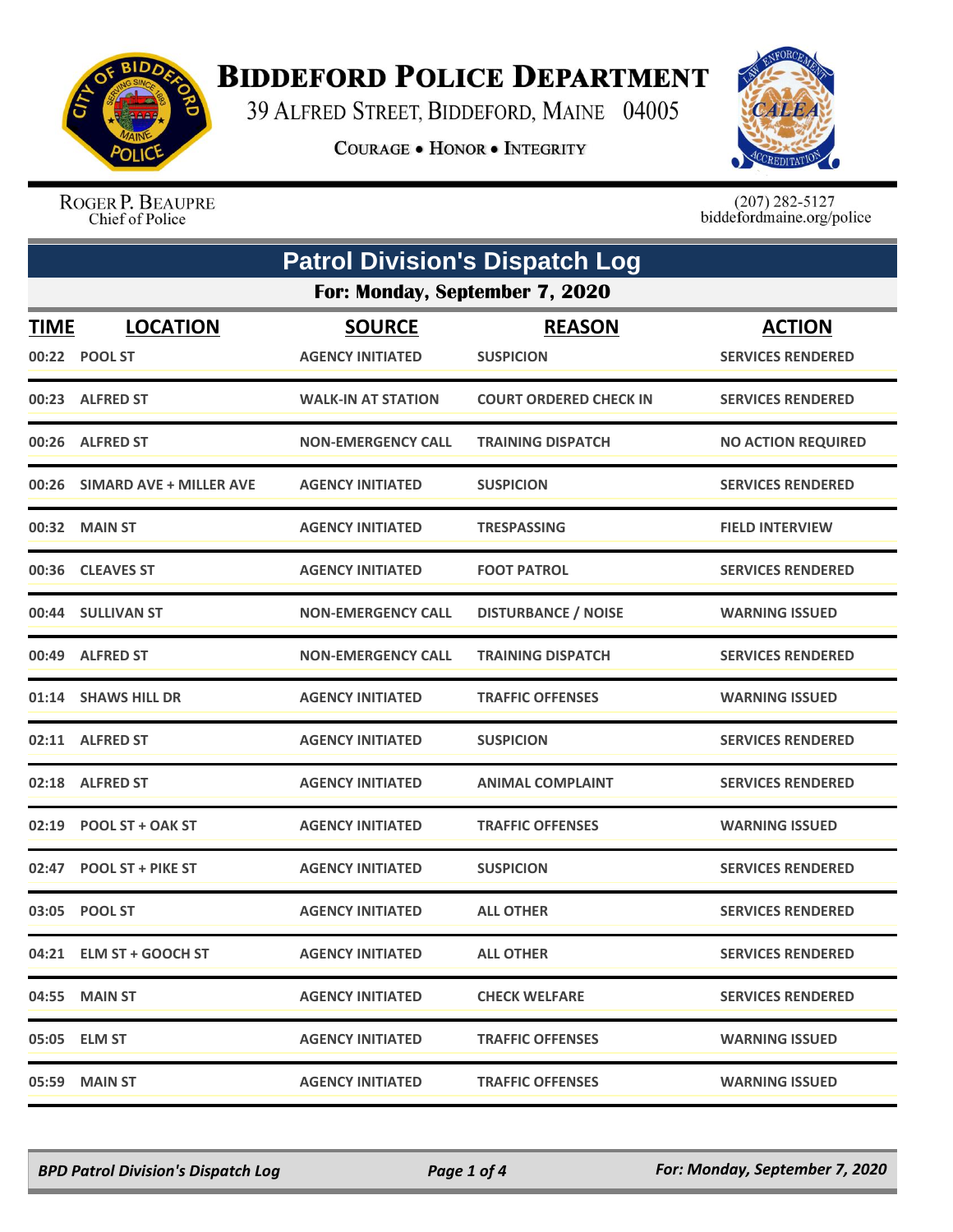| <b>TIME</b> | <b>LOCATION</b>               | <b>SOURCE</b>             | <b>REASON</b>                                      | <b>ACTION</b>                |
|-------------|-------------------------------|---------------------------|----------------------------------------------------|------------------------------|
|             | 06:16 BACON ST                | <b>E-911 CALL</b>         | <b>CHECK WELFARE</b>                               | <b>TRANSPORT TO HOSPITAL</b> |
|             | 06:19 MAIN ST + HILL ST       | <b>NON-EMERGENCY CALL</b> | <b>SUSPICION</b>                                   | <b>SERVICES RENDERED</b>     |
|             | 07:14 POOL ST + HIGH ST       | <b>E-911 CALL</b>         | 911 MISUSE                                         | <b>NEGATIVE CONTACT</b>      |
|             | 07:29 ALFRED ST               | <b>AGENCY INITIATED</b>   | <b>MENTAL ILLNESS CASES</b>                        | <b>SERVICES RENDERED</b>     |
|             | 08:16 MASON ST + WENTWORTH ST | <b>NON-EMERGENCY CALL</b> | <b>SUSPICION</b>                                   | <b>SERVICES RENDERED</b>     |
|             | 08:18 WASHINGTON ST           | <b>NON-EMERGENCY CALL</b> | <b>SUSPICION</b>                                   | <b>SERVICES RENDERED</b>     |
|             | 08:19 PIKE ST                 | <b>E-911 CALL</b>         | 911 MISUSE                                         | <b>SERVICES RENDERED</b>     |
|             | 08:29 MAY ST                  | <b>NON-EMERGENCY CALL</b> | <b>SUSPICION</b>                                   | <b>SERVICES RENDERED</b>     |
|             | 08:31 ELM ST                  | <b>NON-EMERGENCY CALL</b> | <b>MENTAL ILLNESS CASES</b>                        | <b>TRANSPORT TO HOSPITAL</b> |
| 09:39       | <b>MARBLEHEAD LN</b>          | <b>AGENCY INITIATED</b>   | <b>SUSPICION</b>                                   | <b>SERVICES RENDERED</b>     |
|             | 10:42 POOL ST                 | <b>NON-EMERGENCY CALL</b> | <b>FRAUD / SCAM</b>                                | <b>SERVICES RENDERED</b>     |
|             | 10:55 ALFRED ST               | <b>NON-EMERGENCY CALL</b> | <b>COURT ORDERED CHECK IN</b>                      | <b>DISPATCH HANDLED</b>      |
|             | 11:10 HILL ST                 | <b>NON-EMERGENCY CALL</b> | <b>SUSPICION</b>                                   | <b>SERVICES RENDERED</b>     |
|             | 11:22 GUINEA RD               | E-911 CALL                | 911 MISUSE                                         | <b>SERVICES RENDERED</b>     |
|             | 11:41 MARINER WAY             | <b>E-911 CALL</b>         | 911 MISUSE                                         | <b>DISPATCH HANDLED</b>      |
|             | <b>11:54 MAIN ST</b>          | <b>E-911 CALL</b>         | ATTEMPTED/THREATENED SUICIDE TRANSPORT TO HOSPITAL |                              |
|             | 12:06 ROCKY WAY               | E-911 CALL                | 911 MISUSE                                         | <b>DISPATCH HANDLED</b>      |
|             | 12:22 GRANITE ST + COTTAGE ST | <b>AGENCY INITIATED</b>   | <b>TRAFFIC OFFENSES</b>                            | <b>SERVICES RENDERED</b>     |
|             | 12:24 MILLER AVE              | <b>WALK-IN AT STATION</b> | <b>ASSIST CITIZEN</b>                              | <b>SERVICES RENDERED</b>     |
|             | 12:42 JEFFERSON ST            | <b>RADIO</b>              | <b>SUSPICION</b>                                   | <b>SERVICES RENDERED</b>     |
|             | 13:06 HILL ST + HARRISON AVE  | <b>AGENCY INITIATED</b>   | <b>TRAFFIC OFFENSES</b>                            | <b>WARNING ISSUED</b>        |
|             | 13:36 CUTTS ST                | <b>NON-EMERGENCY CALL</b> | <b>DRUG</b>                                        | <b>SERVICES RENDERED</b>     |
|             | 14:08 ST MARYS ST             | <b>NON-EMERGENCY CALL</b> | <b>DOMESTIC COMPLAINTS</b>                         | <b>SERVICES RENDERED</b>     |
|             | 14:12 SOUTH ST                | <b>NON-EMERGENCY CALL</b> | <b>CRIMINAL MISCHIEF</b>                           | <b>REPORT TAKEN</b>          |
|             | 14:39 GREEN ST + CENTER ST    | <b>NON-EMERGENCY CALL</b> | <b>JUVENILE OFFENSES</b>                           | <b>GONE ON ARRIVAL</b>       |

*BPD Patrol Division's Dispatch Log Page 2 of 4 For: Monday, September 7, 2020*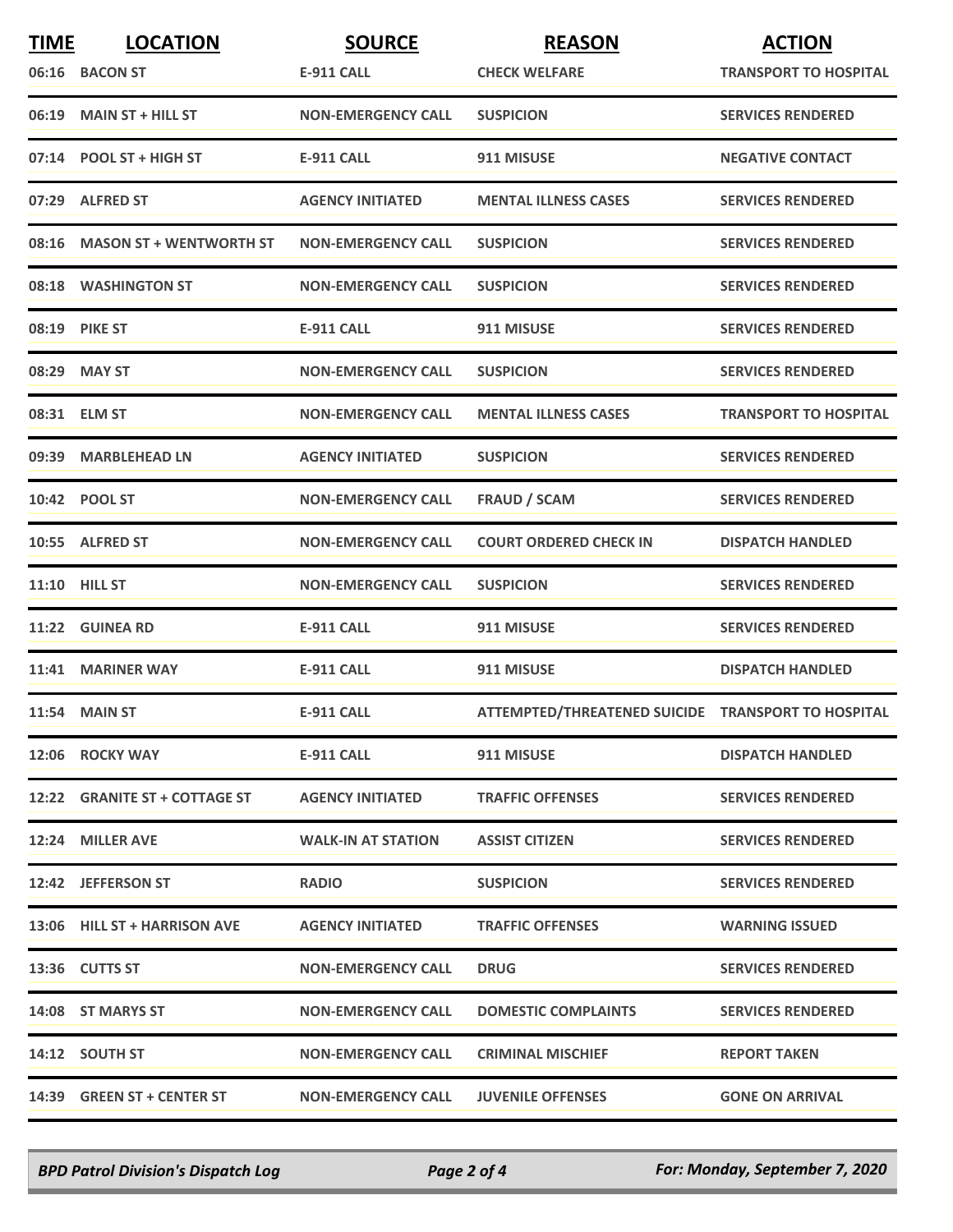| <b>TIME</b><br><b>LOCATION</b>           | <b>SOURCE</b>             | <b>REASON</b>                                                       | <b>ACTION</b>                                                                                                                                                                                        |  |  |
|------------------------------------------|---------------------------|---------------------------------------------------------------------|------------------------------------------------------------------------------------------------------------------------------------------------------------------------------------------------------|--|--|
| <b>15:13 MEDICAL CENTER DR</b>           | <b>NON-EMERGENCY CALL</b> | <b>ASSIST OTHER AGENCY</b>                                          | <b>SERVICES RENDERED</b>                                                                                                                                                                             |  |  |
| 15:30 MAY ST + VICTORY LN                | <b>AGENCY INITIATED</b>   | <b>TRAFFIC OFFENSES</b>                                             | <b>WARNING ISSUED</b>                                                                                                                                                                                |  |  |
| 15:38 OCEAN VIEW DR                      | <b>NON-EMERGENCY CALL</b> | <b>BURGLARY</b>                                                     | <b>SERVICES RENDERED</b>                                                                                                                                                                             |  |  |
| 16:04 WEST ST + GRAHAM ST                | <b>NON-EMERGENCY CALL</b> | <b>CHECK WELFARE</b>                                                | <b>NEGATIVE CONTACT</b>                                                                                                                                                                              |  |  |
| 16:13 MAIN ST                            | <b>AGENCY INITIATED</b>   | <b>DRINKING IN PUBLIC</b>                                           | <b>SUMMONS ISSUED</b>                                                                                                                                                                                |  |  |
|                                          |                           |                                                                     |                                                                                                                                                                                                      |  |  |
| 16:18 ALFRED ST                          | <b>WALK-IN AT STATION</b> | <b>ASSIST CITIZEN</b>                                               | <b>REPORT TAKEN</b>                                                                                                                                                                                  |  |  |
| 16:25 ELM ST                             | <b>NON-EMERGENCY CALL</b> | <b>TRESPASSING&amp; POSS THEFT</b>                                  | <b>TRANSPORT TO HOSPITAL</b>                                                                                                                                                                         |  |  |
| 16:28 MT VERNON ST                       | <b>E-911 CALL</b>         | <b>FIGHTS</b>                                                       | <b>SUMMONS ISSUED</b>                                                                                                                                                                                |  |  |
|                                          |                           |                                                                     |                                                                                                                                                                                                      |  |  |
|                                          |                           |                                                                     |                                                                                                                                                                                                      |  |  |
| CHARGE: DISORDERLY CONDUCT, FIGHTING     |                           |                                                                     |                                                                                                                                                                                                      |  |  |
| 17:40 EASTVIEW CT                        | <b>E-911 CALL</b>         | 911 MISUSE                                                          | <b>SERVICES RENDERED</b>                                                                                                                                                                             |  |  |
| 17:55 MT VERNON ST                       | <b>OTHER</b>              | <b>ARTICLES LOST/FOUND</b>                                          | <b>REPORT TAKEN</b>                                                                                                                                                                                  |  |  |
| 18:06 SUMMER ST                          | <b>E-911 CALL</b>         | <b>DISTURBANCE / NOISE</b>                                          | <b>WARNING ISSUED</b>                                                                                                                                                                                |  |  |
| 18:20 MEDICAL CENTER DR                  | <b>NON-EMERGENCY CALL</b> | <b>ASSAULT</b>                                                      | <b>REPORT TAKEN</b>                                                                                                                                                                                  |  |  |
|                                          |                           |                                                                     |                                                                                                                                                                                                      |  |  |
| <b>18:50 WASHINGTON ST</b>               | <b>AGENCY INITIATED</b>   | <b>SUSPICION</b>                                                    | <b>SERVICES RENDERED</b>                                                                                                                                                                             |  |  |
| 18:59 ALFRED ST                          | <b>E-911 CALL</b>         | 911 MISUSE                                                          | <b>DISPATCH HANDLED</b>                                                                                                                                                                              |  |  |
| 19:08 SOUTH ST                           | <b>AGENCY INITIATED</b>   | <b>TRAFFIC OFFENSES</b>                                             | <b>NO ACTION REQUIRED</b>                                                                                                                                                                            |  |  |
| 19:24 SUMMER ST                          | <b>WALK-IN AT STATION</b> | <b>DOMESTIC COMPLAINTS</b>                                          | <b>REPORT TAKEN</b>                                                                                                                                                                                  |  |  |
| 19:28 LESTER B ORCUTT BLVD               | <b>E-911 CALL</b>         | 911 MISUSE                                                          | <b>DISPATCH HANDLED</b>                                                                                                                                                                              |  |  |
| 19:39 ELM ST                             | <b>E-911 CALL</b>         | <b>DOMESTIC COMPLAINTS</b>                                          | <b>ARREST(S) MADE</b>                                                                                                                                                                                |  |  |
| <b>CHARGE: DOMESTIC VIOLENCE ASSAULT</b> |                           | OFFENDER: MELISSA STARR DIONNE  AGE: 20  RESIDENT OF: BIDDEFORD, ME |                                                                                                                                                                                                      |  |  |
| 20:27 ALFRED ST                          | WALK-IN AT STATION        | <b>OUT FOR FOLLOW UP</b>                                            | <b>ARREST(S) MADE</b>                                                                                                                                                                                |  |  |
| <b>CHARGE: CRIMINAL MISCHIEF</b>         |                           | OFFENDER: ROSS MURANO  AGE: 18  RESIDENT OF: BIDDEFORD, ME          |                                                                                                                                                                                                      |  |  |
|                                          |                           | CHARGE: DRINKING IN PUBLIC<br>CHARGE: DISORDERLY CONDUCT, FIGHTING  | OFFENDER: KENNETH GERARD MARCOTTE  AGE: 56  RESIDENT OF: SACO, ME<br>OFFENDER: JOSHUA A YOUNG  AGE: 31  RESIDENT OF: BIDDEFORD, ME<br>OFFENDER: LARRY L MICHAUD  AGE: 58  RESIDENT OF: BIDDEFORD, ME |  |  |